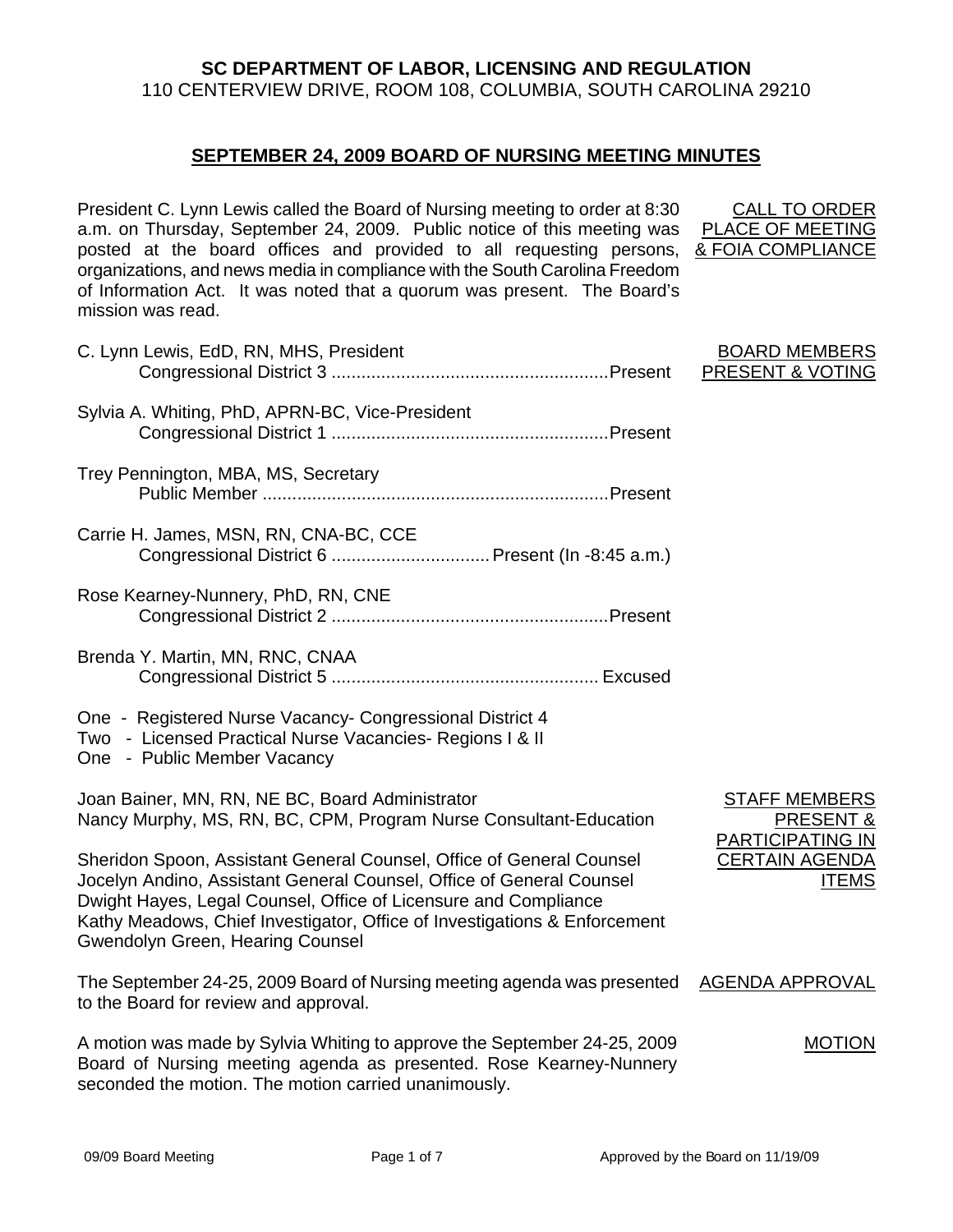The following informational items were presented on the Consent Agenda for Board for approval or acceptance as information.

- **For Information: Pain Awareness Month Proclamation & Press Release**
- For Information: QuickConfirm and LLR Licensee Lookup
- For Information: NCLEX RN/PN Summary Statistics for 04/01-06/30/09
- For Information: Elections from NCSBN Annual Meeting
- For Approval: York Technical College-Request to Continue ADN Distributed Learning Program/ Increase Enrollment
- For Information: RN/LPN Working as CNA/UAP Title and ID Badge
- For Information: Paperless Licensure in 2010

A motion was made by Sylvia Whiting to approve the September 24-25, 2009 consent agenda as presented. Rose Kearney-Nunnery seconded the motion. The motion carried unanimously.

Ms. Bainer reported on her follow up with the Practitioner Remediation and Enhancement Partnership (PREP). Kathy Meadows identified the main sources of complaints. Ms. Bainer sent letters to those facilities regarding the PREP program. She explained that this program is not in lieu of reporting. One facility has signed a contract. Some facility attorneys are reluctant to sign these agreements. Events involving death or drugs are not eligible for PREP participation. Board discussion included but was not limited to need for follow up, need for marketing, courses available online, opportunities to take more courses online or via web cast, practice breakdown, increased number of licensed practical nurses (LPN) disciplinary cases, not having the two LPN positions on the Board filled, and the LPN Decision Tree developed by the Nursing Practice and Standards Committee.

Rose Kearney-Nunnery and Carrie James volunteered to serve on the Nomination Committee for 2010 Board Officers. Ms. James will serve as committee chair. A report will be presented at the November meeting for Board consideration and vote.

Board President Lynn Lewis and Board Member Rose Kearney-Nunnery attended the 2009 National Council of State Boards of Nursing (NCSBN) Annual Meeting and Delegate Assembly along with staff members Joan Bainer, Nancy Murphy and Phyllis Raynor. Discussion included but was not limited to change in the way the meeting materials were provided in order to be "green", continued competency, unopposed nominations and elections, amount of time required to serve in NCSBN leadership positions or committees, Compact member states discussed the need for consistency for chemical dependency programs across the states and Taxonomy of Error, Root Cause Analysis & Practice Responsibility (TERCAP).

Dr. Lewis reported that she had attended the NCLEX Invitational which is held every two years. She encouraged board members and nursing education program to attend this meeting.

The Board congratulated Nancy Murphy on receiving the National Council of State Boards of Nursing (NCSBN) Exceptional Contribution Award.

APPROVAL OF CONSENT AGENDA

MOTION

PREP

NOMINATION **COMMITTEE** 

2009 NCSBN ANNUAL MEETING / DELEGATE ASSEMBLY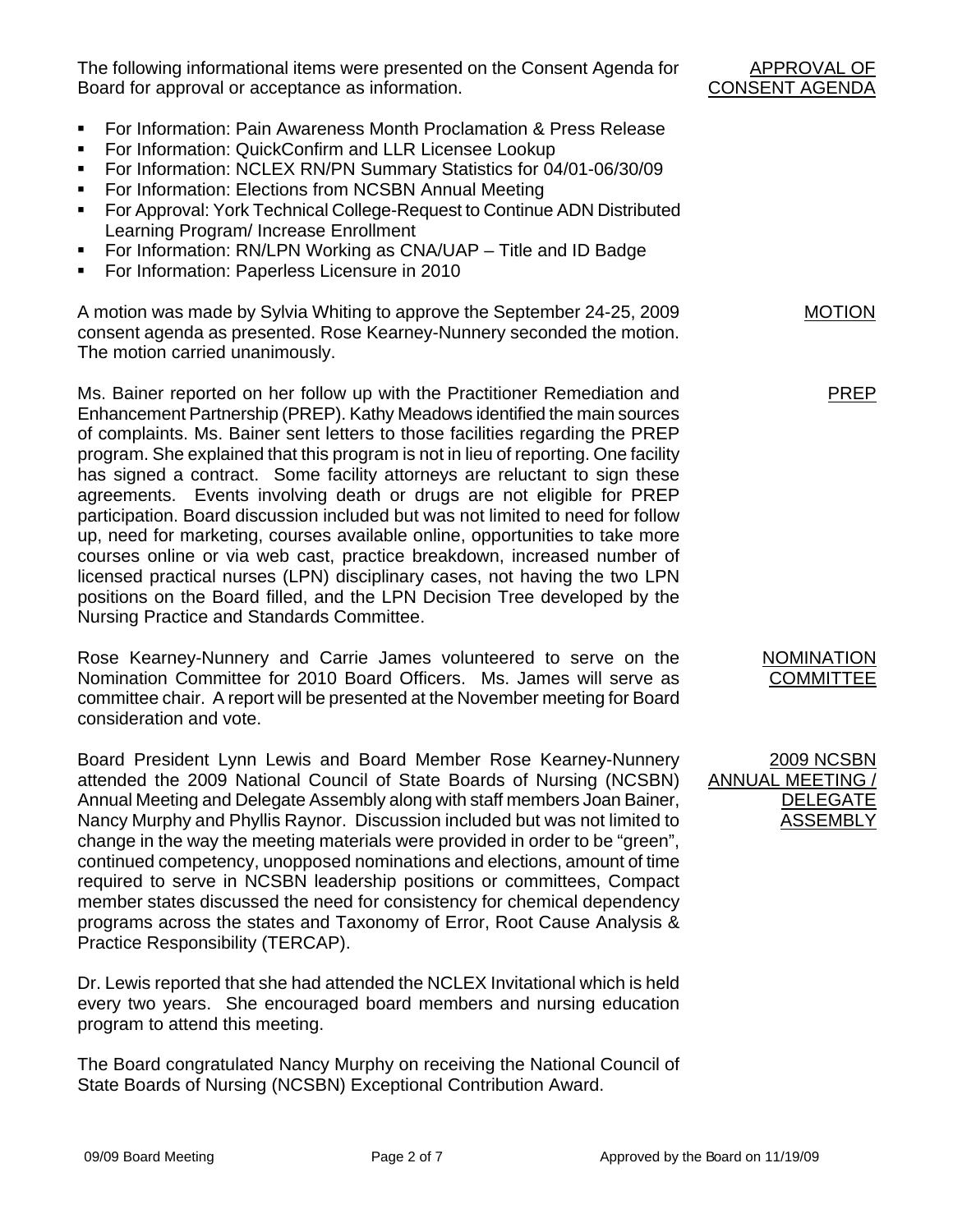After discussion regarding the NCSBN Annual Meeting and Delegate Assembly was completed and prior to beginning appearances, a motion was made by Rose Kearney-Nunnery to go into executive session for the purposes of receiving legal counsel. Trey Pennington seconded the motion. The motion carried unanimously.

A motion was made by Trey Pennington to leave executive session. Rose Kearney-Nunnery seconded the motion. The motion carried unanimously. MOTION

James Rund, President Charleston Campus ECPI College of Technology, Barbara Larar, Vice President, and Sharon Farrenkopf Associate Dean of the School of Health Science with the Medical Careers Institute, ECPI College of Technology appeared before the Board to answer questions regarding their Feasibility Study to establish a practical nursing program in Charleston. The Board discussed and asked questions of the ECPI College of Technology representatives regarding their Feasibility Study. **ECPI COLLEGE OF TECHNOLOGY** 

A motion was made by Sylvia Whiting to approve the proposed ECPI College of Technology -Charleston Campus Practical Nursing Program for development. Carrie Houser James seconded the motion. The motion carried with one abstention by Rose Kearney-Nunnery.

A motion was made by Sylvia Whiting to have the site survey team consist of the Board administrator, staff and a Board member. The motion carried with one abstention by Rose Kearney-Nunnery.

#### Practical Nursing Program Site Survey Report

At its July 2006 meeting based on the June 2006 site survey, the Board voted to continue full approval for the Piedmont Technical College (PTC) Practical Nursing (PN) program for three years. At its July 2007 meeting, the Board voted to approve the PTC curriculum changes as submitted. A site survey was conducted in June 2009 and the report provided to the Board.

Estell Martin, Interim Department Head of Nursing and Rosalie Stevenson, Consultant to the Vice President of Educational Affairs at PTC appeared to respond to questions from the Board regarding the site survey report. PTC representatives answered questions regarding the report and their response materials. The department head changed after the site survey and information was provided to the Board for that change.

A motion was made by Sylvia Whiting to grant full program approval to the Piedmont Technical College Practical Nursing program for five years. Carrie Houser James seconded the motion. The motion carried unanimously.

Dr. Lewis recused herself during this discussion due to geographic proximity and relationship between their schools. Sylvia Whiting presided during this item.

Rosanne Pruitt, Professor and Director, School of Nursing and Associate Dean of Health, Education and Human Development at Clemson University appeared before the Board via video-teleconferencing to answer questions regarding her request to hire someone as clinical faculty who is three months short of the

MOTION

MOTION

MOTION

PIEDMONT **TECHNICAL** COLLEGE

MOTION

**CLEMSON** UNIVERSITY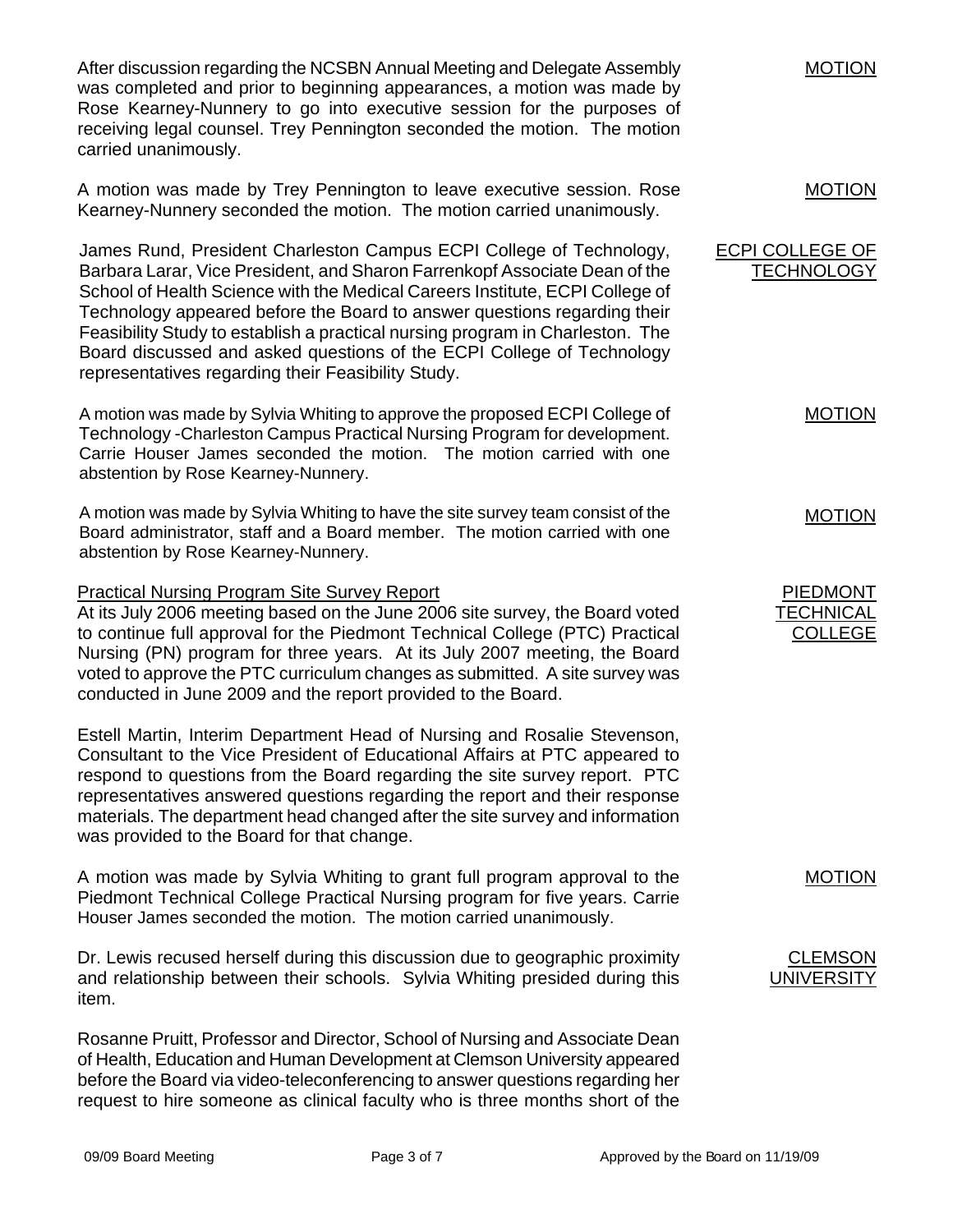requirement for two years experience in nursing.

A motion was made by Rose Kearney-Nunnery to approve Clemson University hiring Allison Honea Waggoner as a clinical instructor in maternal child health. Carrie Houser James seconded the motion. The motion carried unanimously.

The Board was provided with a report of the number of cases and average days for resolution from 2006 through present. It was noted that the chart reflects a significant decrease in the number of days to resolution. Kathy Meadows, Chief Investigator, Office of Investigations and Enforcement, reported that she is working to have the average number of days to resolution down to 90 days or less. A special investigative unit, headed up by Ron Cook, has been set up to handle drug related cases. Mr. Cook reported to the Board that the initial case backlog has been resolved and they are working toward the same resolution goals as Ms. Meadows.

Robert Ball, MD, MPH, FACP and Jane Richter, RN, MSN of the Department of Health and Environmental Control appeared before the Board to provide an update on H1N1. Dr. Ball is also a member of the Board of Medical Examiners. The presentation and discussion included but was not limited to estimated impact on South Carolina, ethical issues and concerns for healthcare professionals, standards of care, pandemic model of care to treat those who have best chance of recovery first, disaster triage, allocation of medical equipment such as ventilators, and the proposed South Carolina Pan Flu Clinical Practice Guidelines. Dr. Ball would like for the Board of Nursing to consider adopting the South Carolina Pan Flu Clinical Practice Guidelines at a later date.

Cherie Crowley, Diversion Supervisor for the U.S. Drug Enforcement Agency appeared before the Board to discuss diversion of drugs by medical professionals. Ms. Crowley has been speaking with each of the healthcare licensing boards regarding diversion and abuse of prescription medications. Ms. Crowley's presentation and Board discussion included but was not limited to the working relationship with the Department of Labor, Licensing and Regulation investigation unit; quickly increasing prescription drug abuse which is becoming a larger problem than illegal drugs; commonly abused prescription medications; groups of individuals obtaining prescriptions and selling them to "dealers;" individuals selling hospice patients medications; lack of knowledge by lay people of side effects of prescription medications. Further discussion included but was not limited to the expanded use of methadone in areas other than addiction treatment; continued abuse of hydrocodone which is still the most abused medication with oxycodone still increasing; nurse practitioners being careful about the prescribing of pain medications; as well as nurses and others feeling comfortable reporting suspected over prescribing of controlled substances.

The Board was provided with the Resolutions Committee Report and Recommendations for cases utilizing the Board approved Disciplinary Sanctions Guidelines.

A motion was made by Rose Kearney-Nunnery to approve the Resolutions Committee Report and their recommendations as presented for 66 consent MOTION

STATUS OF DISCIPINARY CASES UNDER INVESTIGATION

# **H1N1 REPORT**

DIVERSION BY MEDICAL PROFESSIONALS

> RESOLUTION **COMMITTEE** REPORT

> > MOTION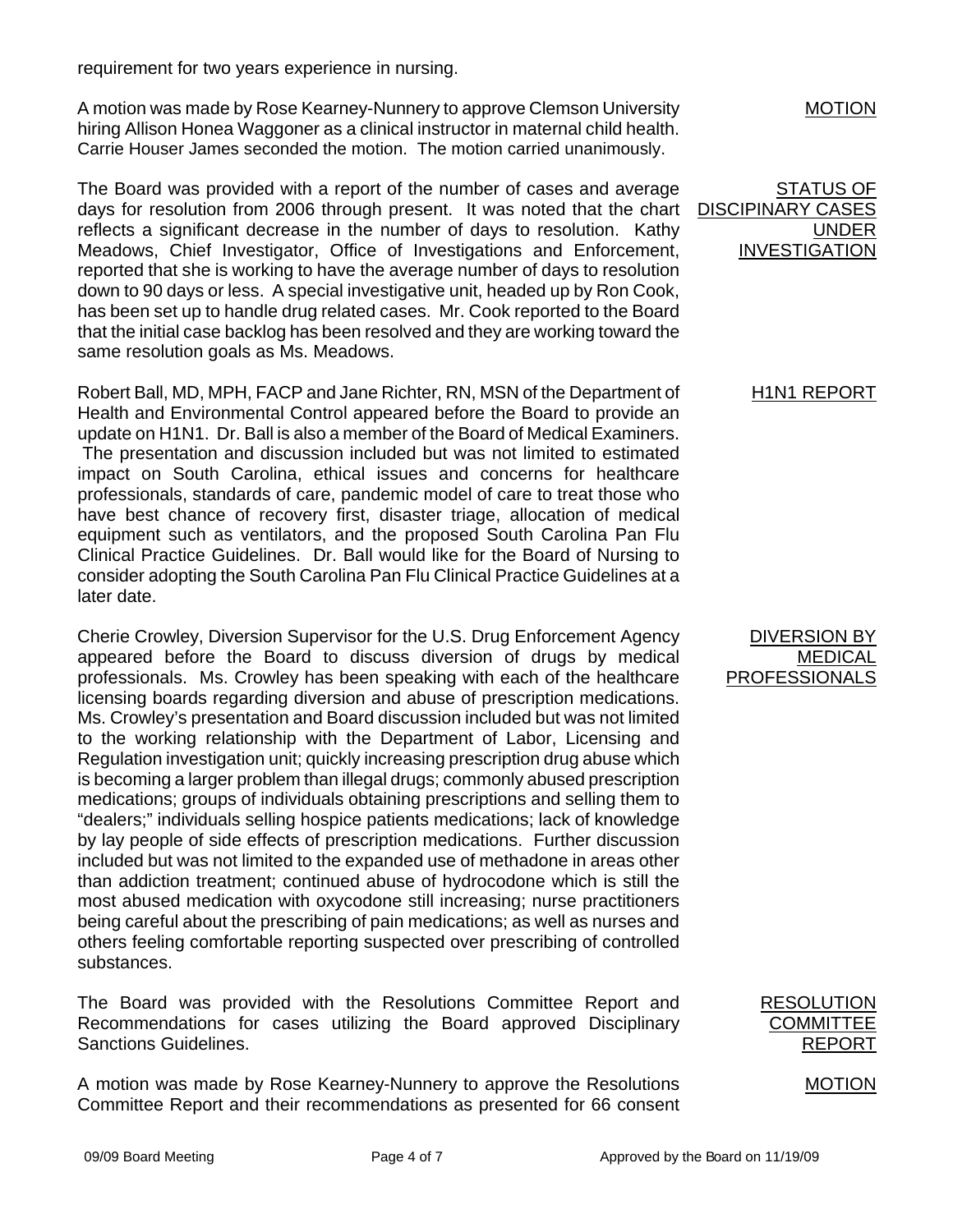agreements, 21 dismissals, 7 letters of concern and 5 formal complaints. Sylvia Whiting seconded the motion. The motion carried unanimously.

To determine appropriate sanctions, the Board reviewed Hearing Panel Reports along with their corresponding transcripts and exhibits as well as memoranda of agreement stipulating to violations of the Nurse Practice Act. Respondents appeared before the Board to respond to questions regarding their panel report or memorandum of agreement. Representatives from the Recovering Professional Program (RPP) were present to respond to questions from the Board in cases regarding their clients.

A continuance was requested and granted in Case # 2007-337.

In Case # 2007-357, a panel hearing was held on June 9, 2009. Respondent appeared before the Board but was not represented by legal counsel. Respondent was aware of her right to legal counsel and waived that right. The Hearing Panel recommended indefinite suspension of Respondent's license until such time as Respondent can provide evidence that her license is in good standing in all states in which is she licensed to practice nursing.

A motion was made by Trey Pennington to accept the Hearing Panel's Findings of Facts, Conclusions of Law and Recommendation of an indefinite suspension of Respondent's license until such time as Respondent can provide evidence that her license is in good standing in all states in which is she licensed to practice nursing. Sylvia Whiting seconded the motion. The motion carried unanimously.

In Case #2008-382, Respondent signed a Memorandum of Agreement and waived right to a panel hearing. Respondent appeared before the Board but was not represented by legal counsel.

A motion was made by Rose Kearney-Nunnery to go into executive session in Case #2008-382 for the purposes of receiving legal counsel. Trey Pennington seconded the motion. The motion carried unanimously.

A motion was made by Rose Kearney-Nunnery to leave executive session. Sylvia Whiting seconded the motion. The motion carried unanimously.

A motion was made by Carrie Houser James based on testimony in Case #2008-382 to indefinitely suspend Respondent's license, that Respondent undergo an independent comprehensive physical and behavioral evaluation, complete a Board-approved refresher course and that Respondent may petition to appear before the Board when these requirements are met. Sylvia Whiting seconded the motion. The motion carried unanimously.

In Case #2008-409, Respondent signed a Memorandum of Agreement and waived right to a panel hearing. Respondent did not appear before the Board and was not represented by legal counsel.

A motion was made by Rose Kearney-Nunnery to go into executive session in Case #2008-409 for the purposes of receiving legal counsel. Carrie Houser James seconded the motion. The motion carried unanimously.

HEARINGS - PANEL REPORTS/ MEMORANDA OF AGREEMENT

## **CONTINUANCE**

MOTION

MOTION

MOTION

MOTION

MOTION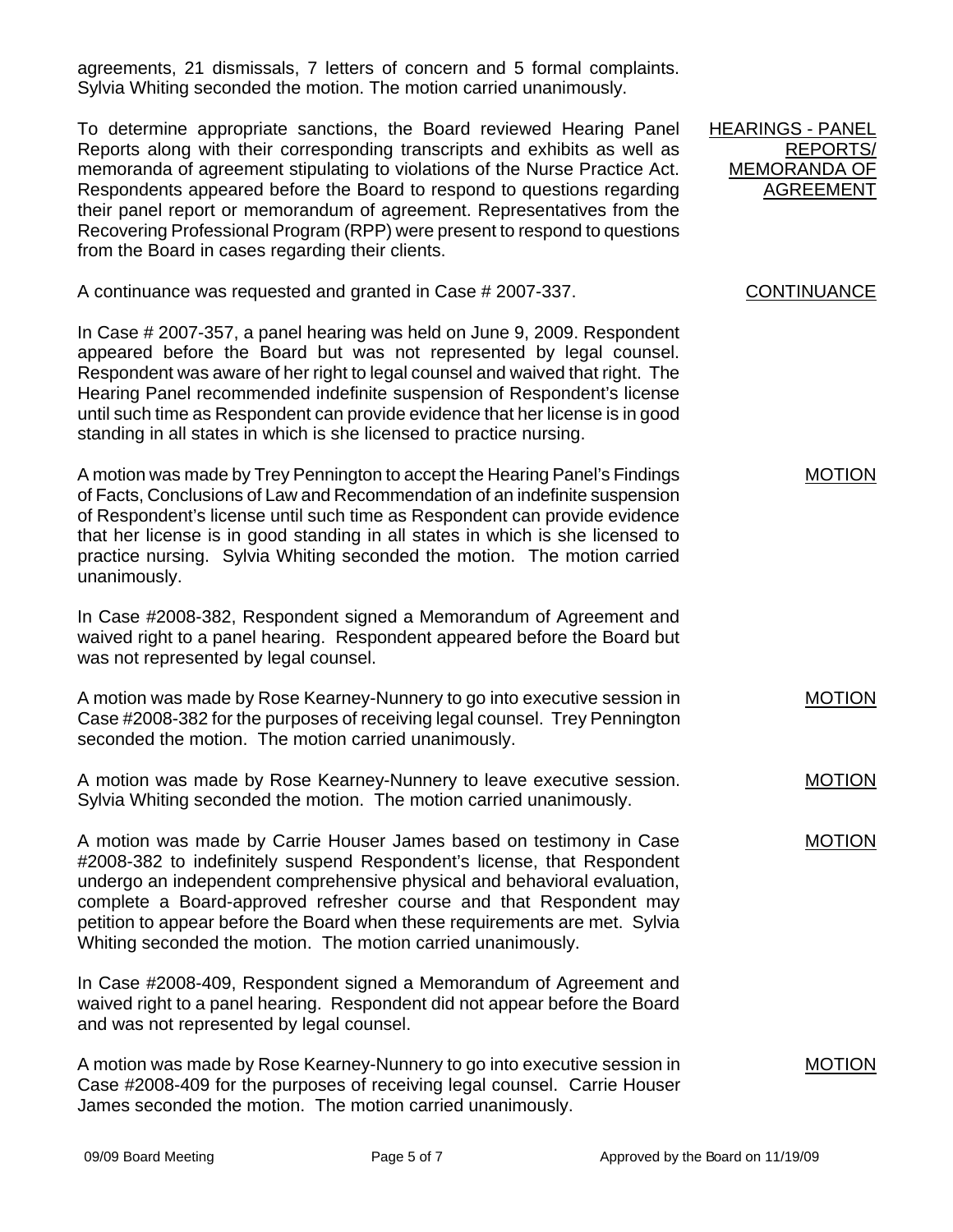A motion was made by Sylvia Whiting to leave executive session Carrie Houser James seconded the motion. The motion carried unanimously.

A motion was made by Rose Kearney-Nunnery in Case #2008-409 to immediately and indefinitely suspend Respondent's license, upon reinstatement Respondent's license will be placed on probation for three years, practice shall be in a Board approved work setting under the on-site/on-shift registered nurse supervision, no home based care, agency or telenursing or telehealth, quarterly employer reports, Respondent must complete Board approved courses in documentation and medicine administration and pay a civil penalty of \$1,000. Carrie Houser James seconded the motion. The motion carried unanimously.

In Case #2008-371, Respondent signed a Memorandum of Agreement and waived right to a panel hearing. Respondent appeared before the Board and was represented by Charles Grant Varner, Esquire.

Based on testimony in Case #2008-371, the Board did not accept the memorandum of agreement presented. Respondent will be informed of options available.

In Case #2009-32, Respondent signed a Memorandum of Agreement and waived right to a panel hearing. Respondent appeared before the Board but was not represented by legal counsel.

A motion was made by Rose Kearney-Nunnery in Case #2009-32 to issue a public reprimand, require Respondent to complete a Board-approved courses in medication administration, documentation and legal aspects and to pay a civil penalty of \$150. Sylvia Whiting seconded the motion. The motion carried unanimously.

In Case #2009-293, Respondent requested license reinstatement. Respondent appeared before the Board but was not represented by legal counsel.

A motion was made by Rose Kearney-Nunnery in Case #2009-293 to indefinitely suspend the Respondent's license. Trey Pennington seconded the motion. The motion carried unanimously.

Public and private consent agreements including those for unlicensed practice were provided the Board with for their review and consideration. These consent agreements were signed by respondents in lieu of disciplinary hearings. The Board may accept, amend, or reject the agreements. Respondents may sign a Board amended consent agreement but still have the right to request a panel hearing in lieu of signing the amended agreement.

A motion was made by Rose Kearney-Nunnery to accept the public consent agreements for Cases # 2009-179, 2008-68, 2009-131, 2008-500, 2009-86, 2008-262, 2006-242, 2009-36, 2008-10, 2008-456, 2008-347, 2008-206, 2008- 557, 2009-168, 2008-272, 2008-147, 2009-85, 2009-44, 2008-266, 2009-132, 2008-351, 2006-107, 2009-123, 2008-97, 2008-422, 2008-71/2009-170, 2009- 104, 2008-563, 2009-47, 2009-145, 2008-448, 2009-136, 2008-373, 2008-289,

MOTION

MOTION

MOTION

MOTION

#### CONSENT AGREEMENTS

MOTION